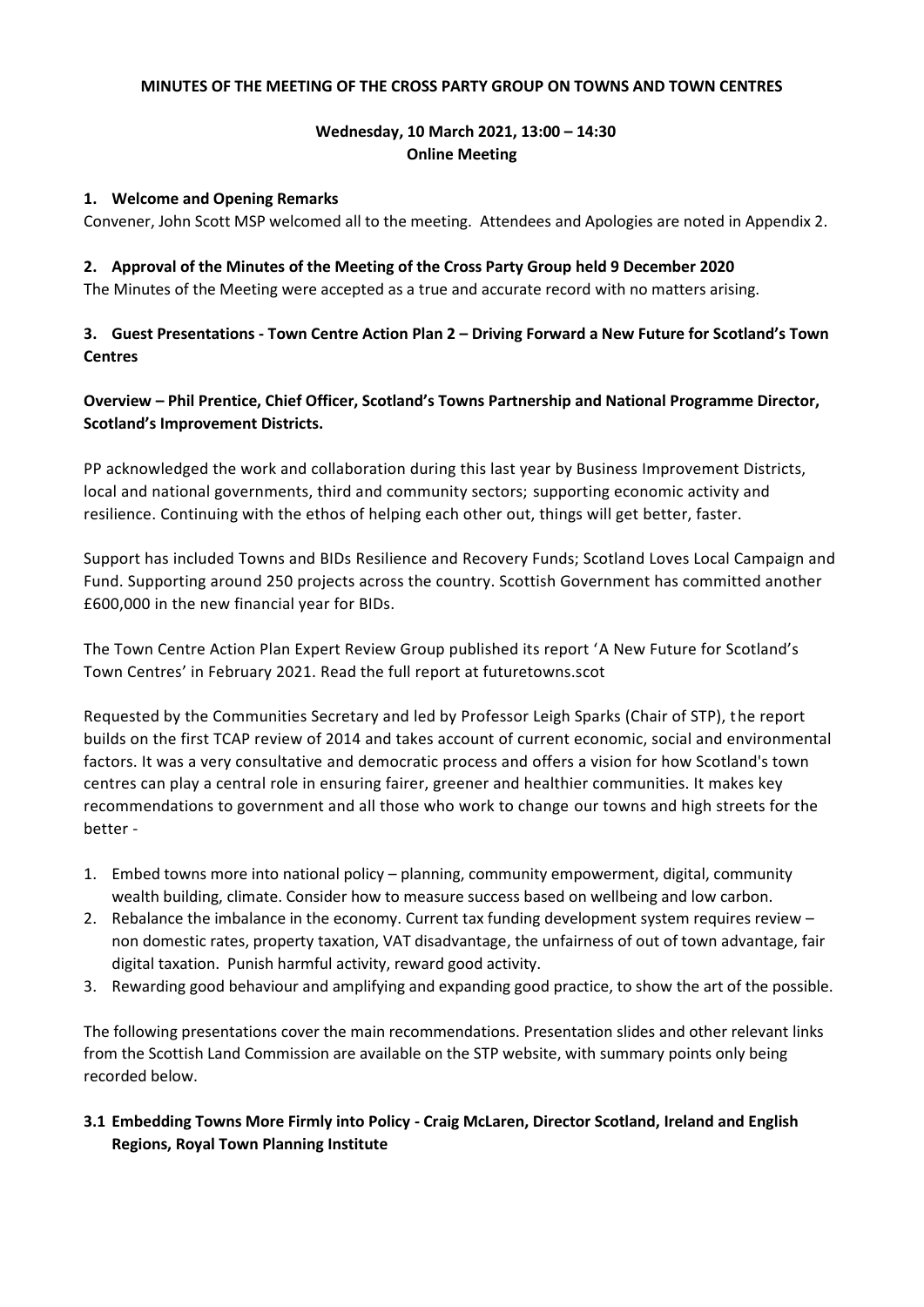RTPI welcomes the new report. CMcL will cover 4 aspects to take forward and build upon-

- 1. National Policies
- 2. Planning System
- 3. Place Base Initiatives
- 4. Twenty Minute Neighbourhoods
- 1. National Policies
	- Traditional place based approach national planning framework, designing streets, creating spaces. Needs to be pushed a bit further. NPF4 publishes in late autumn - will bring certainty to planning. It would be good to have resource attached to this as done in Ireland. It will be part of the development plan in future.
	- Range of other things to recognise what towns are about holistic to contribute to other ambitions, transport , housing , public health.

There needs to be a change in how we take things forward. Move away from one off deals, instead having a vision for a place. Act for the long term instead of short term. Planned rather than opportunistic activity and part of a bigger approach. Measure holistically, not just on the economy. Be less competitive – instead, doing as much as we can in the public interest.

- 2. Planning System
	- Digital planning strategy (launched November 2020) can help how we organise and learn from spatial data.
	- Density settlement patterns create critical mass to support services.
	- Transport developing active travel approaches, and assess transport investments.
	- Local Services 20 minute neighbourhoods, focus living in local centres.
	- Open Space Strategies create quality environment, planning application process early input.
	- Development Management collaboration with developers for bigger picture improvements; aim for quality-based not speed-based performance outcomes and impact.
- 3. Place Based Initiatives
	- Place principle ensure operational and not just sentiments, also for Town Centre First transparency required.
	- Link community planning partnership and involve community in local plans the emerging town centre plans will help with this.

#### 4. Twenty Minute Neighbourhoods

Reference to Melbourne example shown as graphic on slide which shows how people can access all services within a twenty minute walk in their neighbourhood.

This is a means to promote the needs of towns and we need to ensure resource and support to take forward what we want.

#### **3.2 Dealing with the Systematic Imbalance - Shona Glenn, Head of Policy, Scottish Land Commission**

SG outlined the need to take the same circular economy approach to land. Reduce, Reuse, Recycle:

- Prioritise brownfield development.
- Disincentivise greenfield development.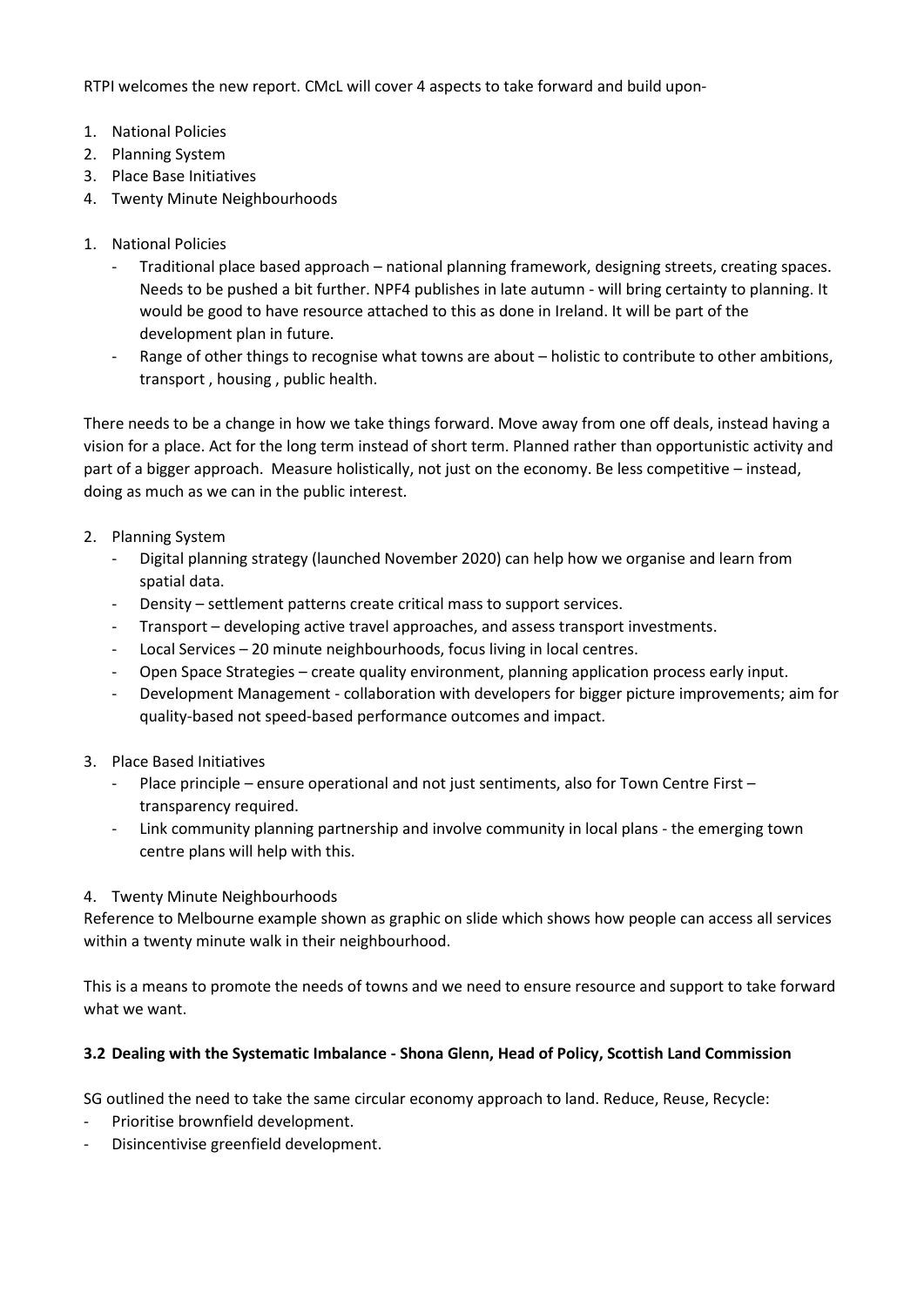Two years ago the Scottish Land Commission established the Vacant and Derelict Land Task Force, to tackle vacant and derelict land and bring back to productive use. A link to its recommendations report will be shared by STP. Highlighting some of the key recommendations of relevance to towns as follows –

- Making better use of data. Make available in a public portal, detailing what it will take to bring land and buildings into use. The IT, data and expertise exist – just required now to create the platform; which wouldn't take much resource.
- Land as part of the circular economy. Prioritise the smaller places and as part of the solution, empowering communities to bring back into use. SLC is working with DTAS to assess what the barriers are to communities to do so and how this nature of activity can be scaled up.
- Supporting Delivery through funding. Absent landlord inactivity frustrations. Compulsory sales order would give the council power to sell at auction, allowing the market value to reveal itself. How this might work is on the SLC website.
- Stopping the flow of new vacant and derelict sites. Use tax system around land use and reuse. Preventing sites from becoming derelict in the first place. SLC expert advisory group is looking at this area and welcomes input.
- Tackling the legacy. Green infrastructure investment programme has been agreed by Scottish Government. Details of the fund will be announced soon, with first tranche available from April. So recommend people begin to consider projects now.

## **3.3 Showing how it can be done – Donald Gillies, Director of Place, South Ayrshire Council**

Ayr town centre faced challenges, and in 2018 consulted on the future of the town, returning substantial feedback which has been used to shape the town centre action plan.

4 key initiatives – covering 4 strategic zones across the town:

- 1. Drive more residential use. Built into local development plan.
- 2. Repurposing space to repurpose commercial with a blend of community purpose.
- 3. Public realm and way finding. Refresh of town centre working with Sustrans to improve and make more attractive and improve way finding.
- 4. Events. Coordinate in a joined-up way and brand. Covid has impacted but it will be reintroduced in due course. The shore front events will link to the town and vice versa to bring connectivity and maximise benefits of footfall.

DG showed a graphic of the 4 zones –

Zone 1 Burns Statue Square – clearing landscape for regeneration.

Zone 2 Retail – not to exclude other areas but it will be a focus area.

Zone 3 Leisure and recreation. Cinema development and modern retail and leisure centre.

Zone 4 Culture and heritage. Projects include, Ayr Grammar (primary school, archives and community purpose), Town Hall Museum, Riverside Heritage Trail and events space opening up Ayr to the River, Carnegie Library Heritage, the Grain Exchange – a multi-use space for inclusion of e.g. pop up markets.

#### **4. Discussion**

T Fitzpatrick: Will the 20 minute neighbourhood translate in scale and town centre priorities? PP: It is not a new concept but there is a renewed focus driven by covid and climate. Ambition for people to work, have services, within 20 minute walk. Rural areas would use the nearest local place and all services should be based there.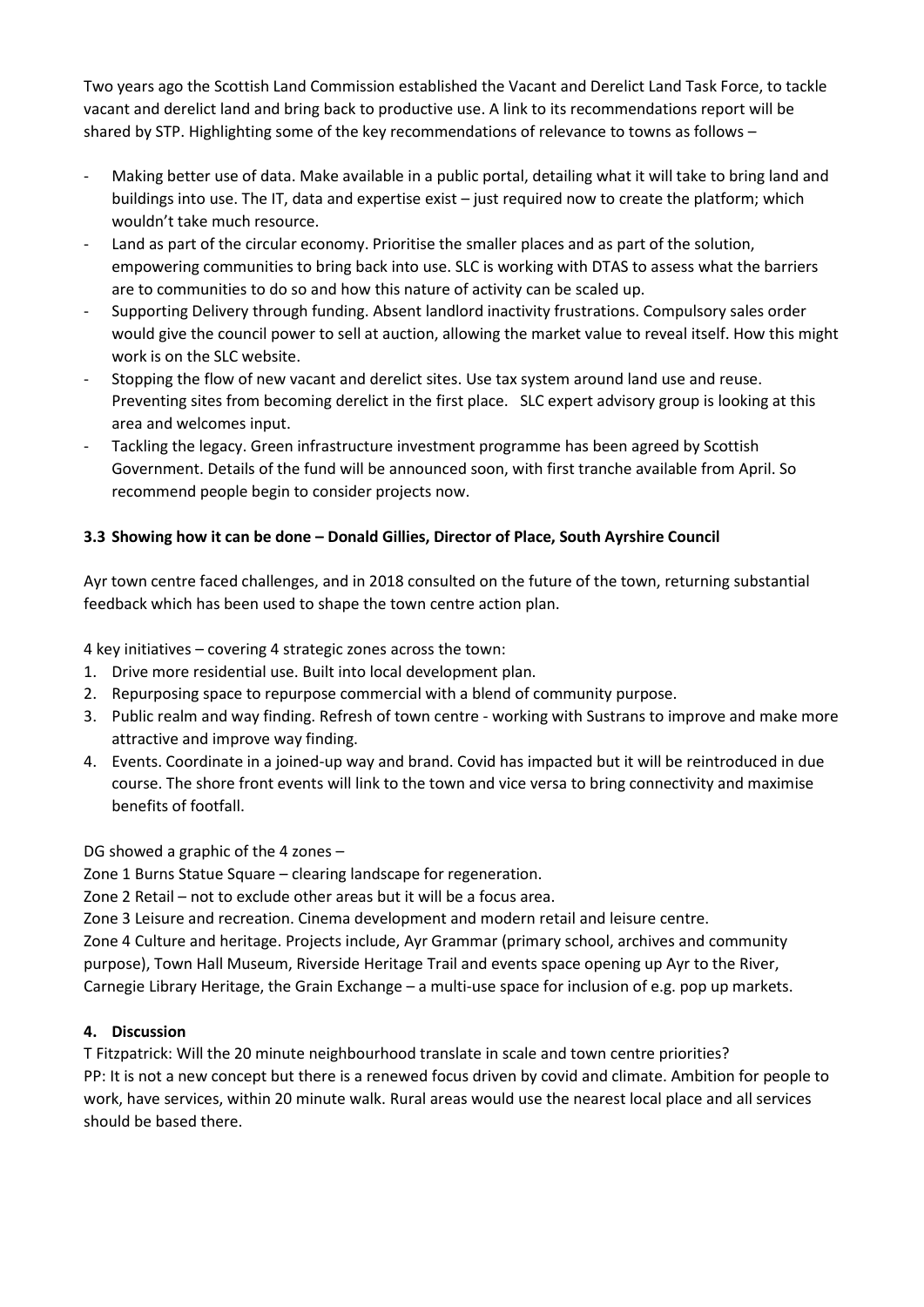CMcL: Echo PP comments. Important to not to focus on the 20 minutes and that it's purpose being for what you need on a daily basis without using a car. It is applicable across a wide range of settings. Including public services – highlighting the importance of the town centre first principle.

M Currie: Housing developers are building on greenspace – is there any incentive for converting existing town centre buildings for regeneration?

PP: Yes, there will be - driven by climate and covid, and to make use of existing space and 20 minute neighbourhood ethos. We will be looking at a range of policy and mechanisms to focus priority on existing base for residential use.

SG: Must incentivise where regeneration takes place through tax. Empowering planners to be more directive on what is built and where.

CMcL: Important to balance incentives with regulatory and encourage developers to change what they build and where. DG added that as profit making businesses, it's important to incentivise a range of measures for developers.

'Helen' – How can there be balance in NPF4 for long term and respond to immediate demands of covid? CMcL – The long term vision is important. From there it has to work back to account for steps to take to get to that vision. It should have a key milestones and ambitions delivery plan. Published and transparent, reported on and adapted to align with any set of circumstances.

J Scott MSP: Climate change and sea level rise is a concern - is it being considered long term? CMcL: SEPA has been doing a lot of work on that and how that can be adapted into the policy and action framework.

A Russell: What is the view on his opinion of robustly protecting common good land? SG: Difficult to comment on land use that should be decided by community. Common good land law was formed in 1491. So, there should be an update of this. It needs to be retained where possible for community use but community should decide. DG added that it has protections inbuilt already.

M Fraser: Will the River Walkway be opened? DG: This is subject to review of drainage system and different land levels. Although it is a desirable ambition.

J West: Dunbarton's abandoned buildings are having a negative impact on town. What can be done to prevent this and support community?

SG: There are new rights to buy. The Compulsory Sales Order mentioned earlier would be a solution if enacted by Scottish Government.

#### **5. Any Other Competent Business and Date of Next Meeting**

There was no other business. John Scott MSP thanked the speakers and Phil Prentice and the STP team. Mr Scott highlighted the high number in attendance and this being a consideration for the future of meetings being online.

**Date of Next Meeting:** Due to the election, the group will be dissolved and is required to re-register. Details will be announced thereafter.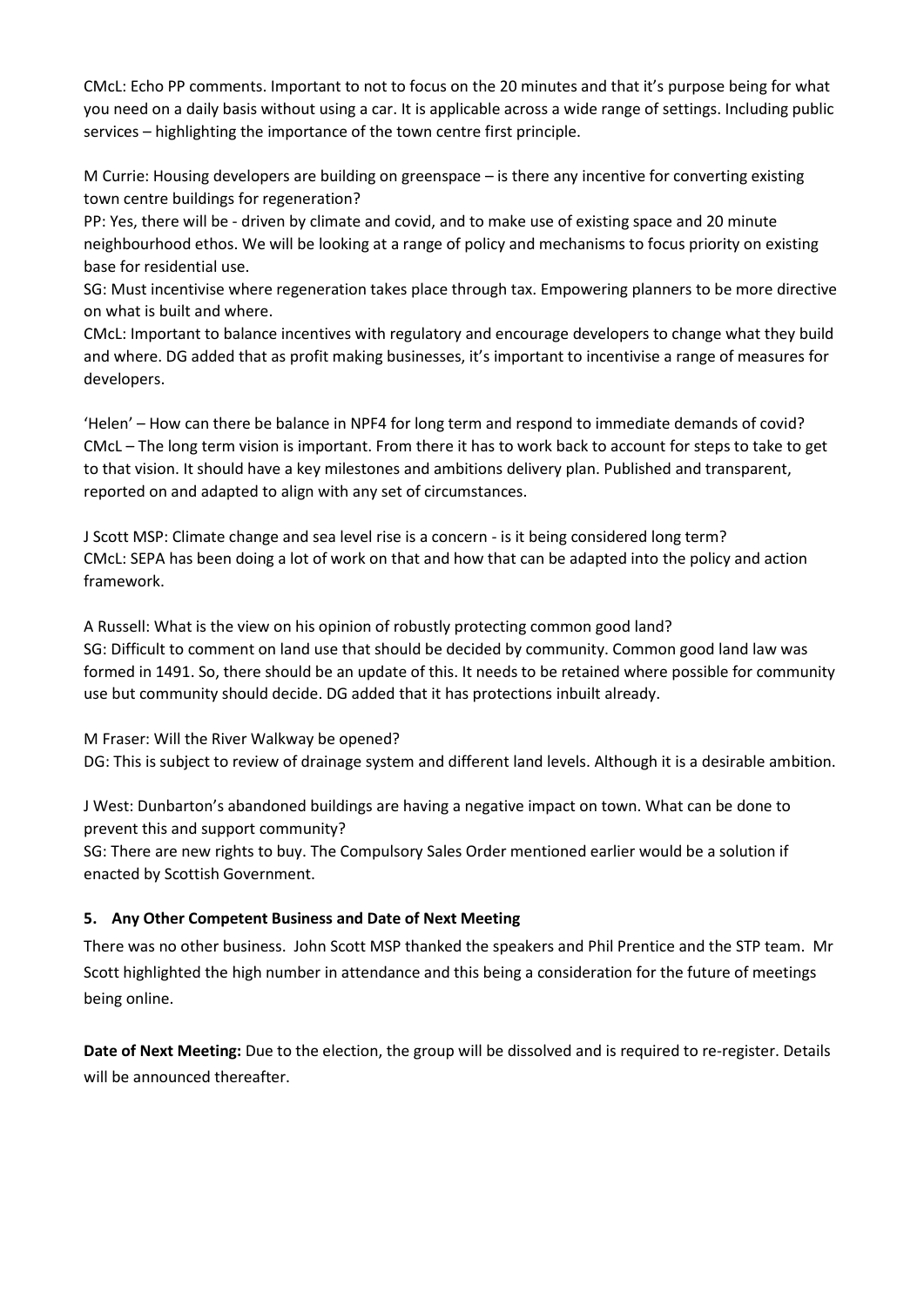# **Appendix 1**

# **The Cross Party Group on Towns and Town Centres**

13:00 – 14:30, Wednesday 10<sup>th</sup> March 2021

# **Online Meeting**

## **AGENDA**

- 13:00 Welcome and Opening Remarks John Scott MSP, Convener
- 13:05 Minutes of the Meeting of the Cross Party Group held 9th December, 2020
- 13:10 Matters Arising from the Minutes

## **Town Centre Action Plan 2: Driving Forward a New Future for Scotland's Town**

## **Centres**

- 13:15 Overview: Phil Prentice, Chief Officer, Scotland's Towns Partnership shares an overview of the key aspects of the Town Centre Action Plan Expert Review Group's report.
- 13:30 Embedding Towns more Firmly into Policy: Craig McLaren, Director, Scotland, Ireland and English Regions, Royal Town Planning Institute
- 13:40 Dealing with the Systemic Imbalance: Shona Glenn, Head of Policy, Scottish Land **Commission**
- 13:50 Showing How it Can Be Done: Donald Gillies, Director of Place, South Ayrshire Council
- 14:00 Discussion
- 14:20 Any Other Competent Business
- 14:30 Close of Meeting

Note: At its meeting on 28 January 2021, the Standards, Procedures and Public Appointments Committee agreed that, in line with previous sessions, all CPGs will cease to exist at midnight on 24 March 2021. Groups which exist in this session will have an opportunity to re-register after the election.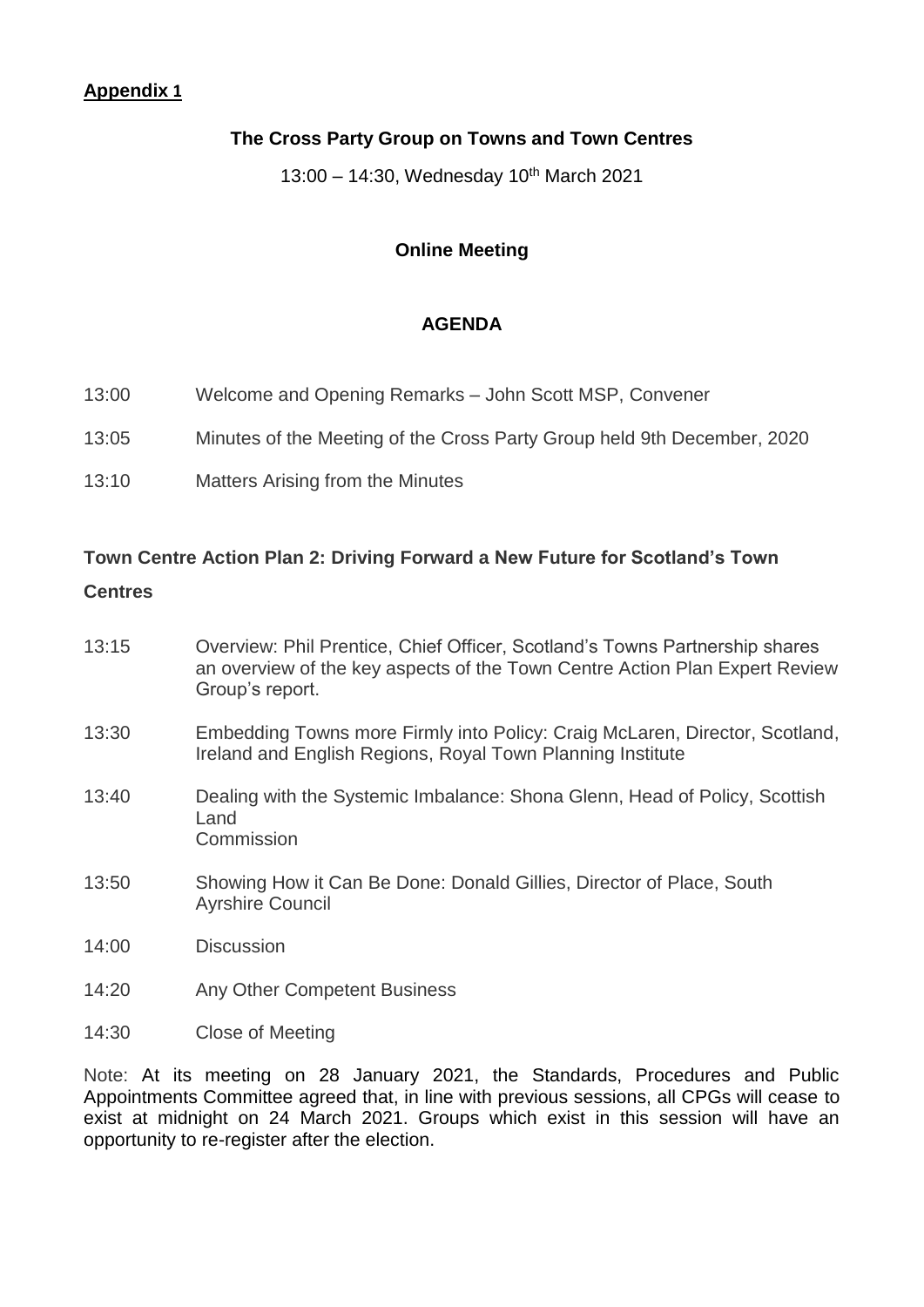# **Appendix 2**

Due to online nature of the meeting, every effort has been made to capture those in attendance for the majority of the meeting.

| <b>Attendees</b>     |                   |                                   |
|----------------------|-------------------|-----------------------------------|
| Bill                 | Anderson          | Carluke Development Trust         |
| Karen                | Anderson          | Hirta                             |
| Alan                 | Anthony           | 360 Architecture                  |
| Ed                   | Archer            |                                   |
| John                 | Archibald         | South Lanarkshire Council         |
| Rob                  | Arthur            | The Big Picture                   |
| Carl                 | <b>Baker</b>      | <b>Collective Architecture</b>    |
| Don                  | <b>Balsillie</b>  |                                   |
| Grant                | <b>Baxter</b>     | Clackmannanshire Council          |
| Stuart               | <b>Baxter</b>     | <b>East Lothian Council</b>       |
| Dawn                 | <b>Black</b>      | Dawn Black Photography            |
| Muriel               | Bone              |                                   |
| Sarah                | <b>Boyack</b>     | <b>MSP</b>                        |
| Joanne               | Boyle             | <b>Scottish Government</b>        |
| Sophie               | <b>Bridger</b>    | Eden Project                      |
| Chic                 | <b>Brodie</b>     |                                   |
| Garry                | <b>Burnett</b>    | Aberdeen Inspired                 |
| <b>Cllr Alistair</b> | Cameron           | <b>Fife Council</b>               |
| Cllr Ian             | Cameron           | <b>Fife Council</b>               |
| Ailsa                | Campbell          |                                   |
| Ann                  | Campbell          | <b>SURF</b>                       |
| Duncan               | Clelland          | South Ayrshire Council            |
| Tom                  | Conn              | <b>West Lothian Council</b>       |
| Chris                | Cook              | <b>ISRS</b>                       |
| Sam                  | Crawford          | <b>Enterprising Bathgate</b>      |
| Gemma                | Cruickshank       | <b>Embrace Elgin BID</b>          |
| Malcolm              | Currie            | <b>Strathesk</b>                  |
| Justine              | Daly              | <b>Strategic Investment Board</b> |
| Kevin                | Deighan           | Clacksfirst                       |
| John                 | Doig              |                                   |
| Veronica             | Donnelly          | Azets                             |
| Carey                | Doyle             | <b>Community Land Scotland</b>    |
| David                | Dunlop            |                                   |
| Victoria             | <b>Eccles</b>     | South Lanarkshire Council         |
| Ewan                 | Eccleston         | <b>Glasgow City Council</b>       |
| Geraldine            | <b>El Masrour</b> | Motherwell Shopping Centre        |
| Giles                | Etherington       | <b>Brand Satellite</b>            |
| Jeanette             | Ferguson          |                                   |
| Tony                 | Fitzpatrick       |                                   |
| Doug                 | Flett             |                                   |
| lan                  | Fowell            |                                   |
| Bill                 | Fraser            | Pollockshields                    |
| Malcolm              | Fraser            |                                   |
|                      |                   |                                   |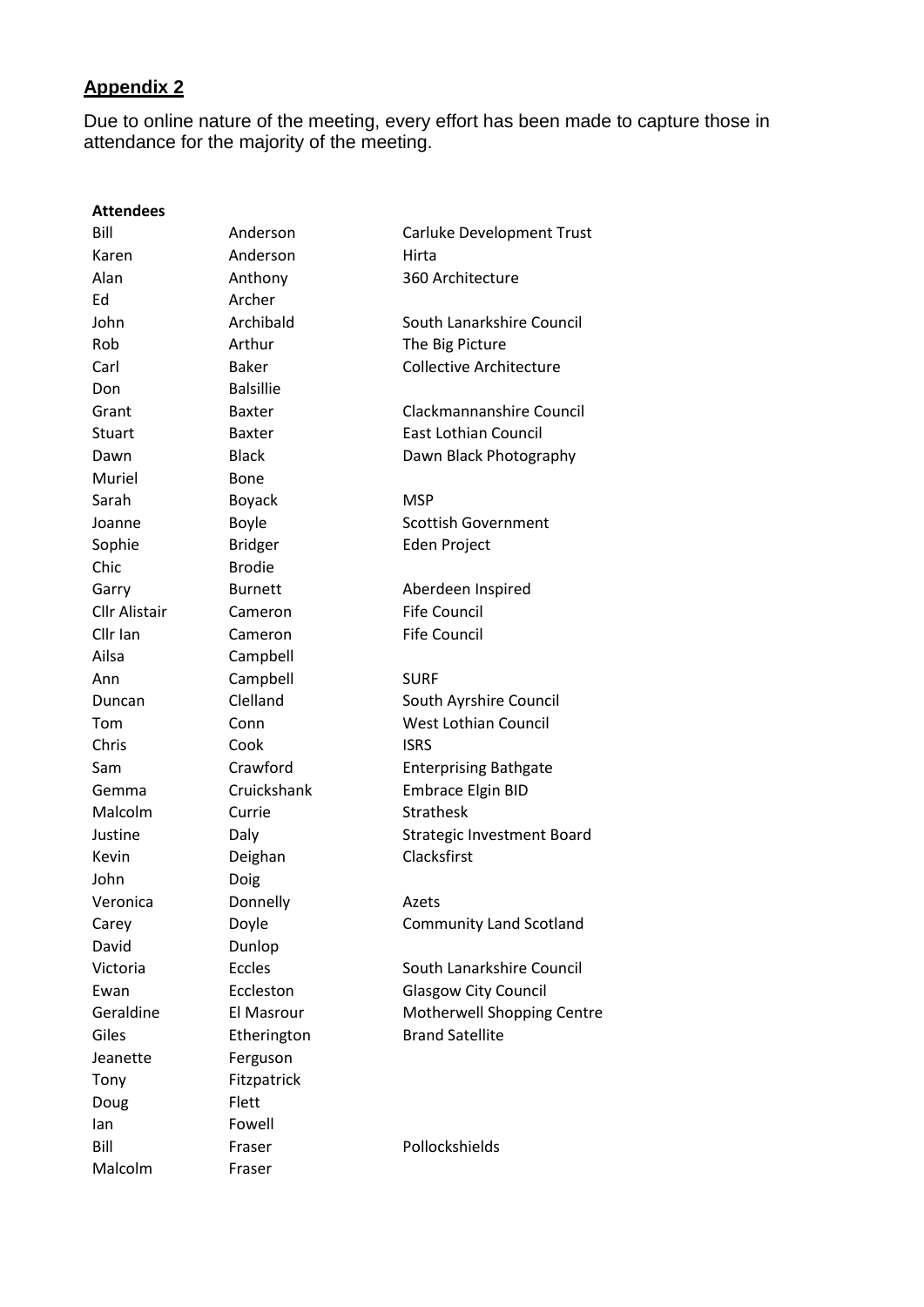Emma Fyvie Clackmannanshire Council David Gear East Dunbartonshire Council Leys Geddes Rona Gibb **Paths for All** Donald Gillies Gillies South Ayrshire Council Brian Gilligan Ian Gilzean Scottish Government Shona Glenn Scottish Land Commission Suzy Goodsir Greener Kirkcaldy Neil Grant SBRC David Greer **North Lanarkshire Council** Anne Grove Scottish Government David Grove Fife Council Pedro Guimaraes Kimberley Guthrie Scotland's Towns Partnership Andrew Haley **Haley** Paul Hogarth Rachael Hamilton MSP Lucy Harding Nairn Connects Derek Harper Bill Harvey Scotland's Improvement Districts Matthew Hilton Highland Council Michael Hitchon John Howie Public Health Scotland Pamela Humphries North Lanarkshire Council Peter Hynes Tony I'Anson Steve Johnson Procom Leigh Johnston Scottish Government Alison Jones Scotland's Towns Partnership Susan Jones David Kellock Gary Kerr **Reset Account Community Trust** Alistair Kyle East Dunbartonshire Council Jane Lamont Beith Trust Davina Lavery West Dunbartonshire Council Thom Ledingham North Ayrshire Council John Lee **Lee** Scottish Grocers Federation Colin Love Love South Ayrshire Council Genna Lugue **Argyll** and Bute Council Ali Macdonald Public Health Scotland David MacDougall Ian Macgregor David Main John Mason Laura Mccormack Booksellers Shona McCoy Dumfries and Galloway Council John McCrone Perth and Kinross Council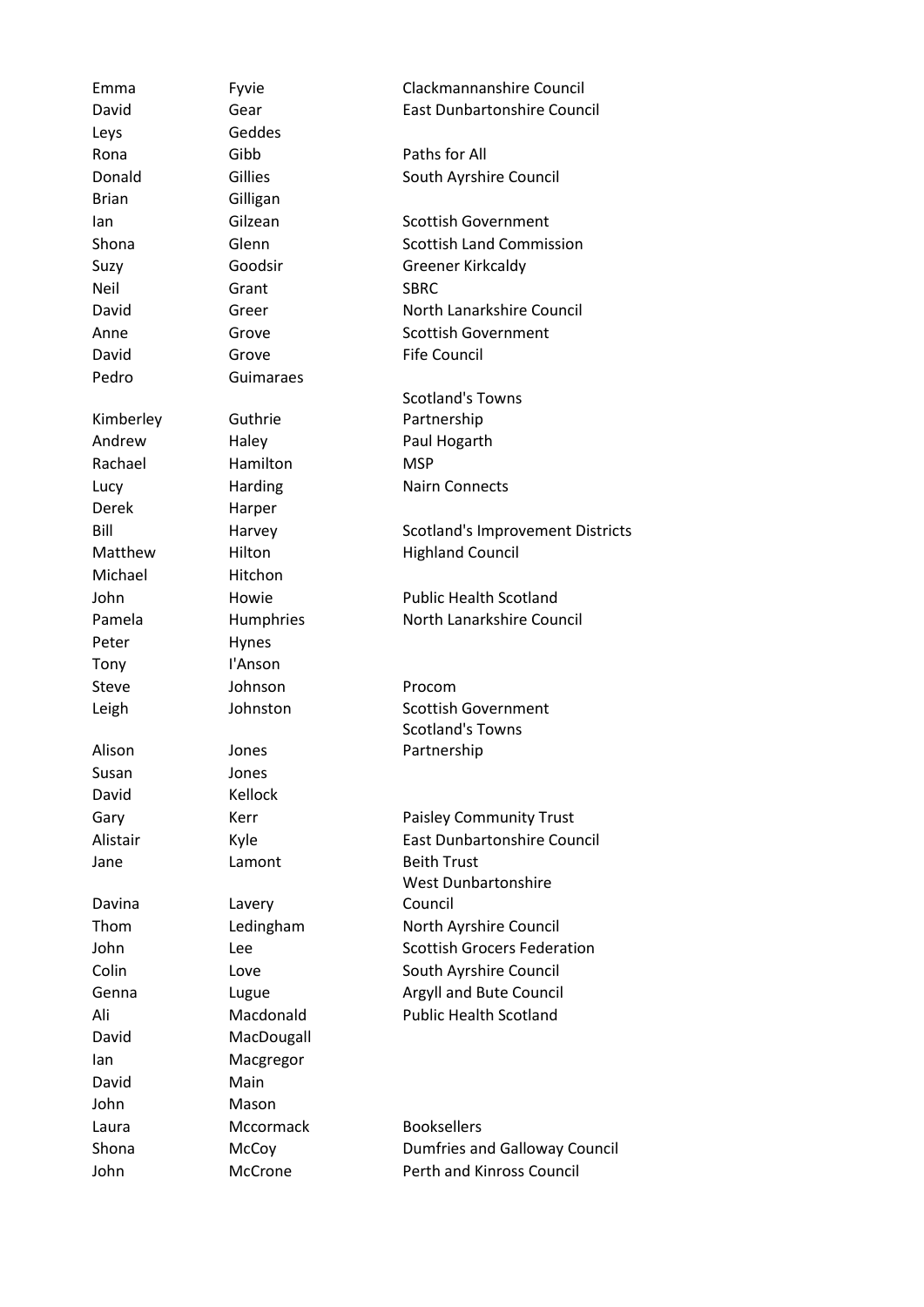| David          | McCubbin       |                                                                       |  |
|----------------|----------------|-----------------------------------------------------------------------|--|
| Claire         | McDade         |                                                                       |  |
| David          | McKay          |                                                                       |  |
| Katey          | McKay          | Angus Council                                                         |  |
| Craig          | McLaren        | <b>RTPI</b>                                                           |  |
| Debbie         | McLean         | <b>Scottish Borders Council</b>                                       |  |
| Paul           | McLennan       | East Lothian Council                                                  |  |
| Stuart         | McMillan       | <b>Renfrewshire Council</b>                                           |  |
| <b>Barbara</b> | McNaughton     | <b>East Ayrshire Council</b>                                          |  |
| Audrey         | Michie         | Aberdeenshire Council                                                 |  |
| Hannah         | Moore          | Visit West End BID                                                    |  |
| Caroline       | Morrison       | South Ayrshire Council                                                |  |
| Caitlin        | Murray         | <b>Cornwall Council</b>                                               |  |
| Deborah        | Murray         | Visit West End BID                                                    |  |
| Andrew         | Ormston        | Drew Wylie                                                            |  |
| Bill           | Pagan          |                                                                       |  |
| John           | Park           |                                                                       |  |
| Lorna          | Pearce         | Argyll and Bute Council                                               |  |
| <b>Nairn</b>   | Pearson        | <b>West Lothian Council</b>                                           |  |
| Ro             | Pengelly       | ScotSectorlink                                                        |  |
| Kathie         | Pollard        | <b>Scottish Land Commission</b>                                       |  |
|                |                | <b>Scotland's Towns</b>                                               |  |
| Phil           | Prentice       | Partnership                                                           |  |
| Carole         | Racionzer      | Linlithgow Community Development Trust<br><b>Historic Environment</b> |  |
| Peter          | Ranson         | Scotland                                                              |  |
| Grant          | Riley          | North Lanarkshire Council                                             |  |
|                |                | <b>Historic Environment</b>                                           |  |
| Steven         | Robb           | Scotland                                                              |  |
| Debbie         | Robertson      | Aberdeenshire Council                                                 |  |
| <b>Brian</b>   | Robertson-Fern | <b>Brag Enterprises</b>                                               |  |
|                |                | <b>Scotland's Towns</b>                                               |  |
| Ewan           | Robertston     | Partnership                                                           |  |
| Dennis         | Rodwell        | Architects                                                            |  |
| lain           | Ross           | South Lanarkshire Council                                             |  |
| Andrew         | Russell        |                                                                       |  |
| Sylvia         | Russell        |                                                                       |  |
| Maria          | Rybaczewska    | University of Stirling                                                |  |
| Harry          | Scott          | <b>Scottish Borders Council</b>                                       |  |
| John           | Scott          | <b>MSP</b>                                                            |  |
| Norman         | Sharp          |                                                                       |  |
| Helen          | Skimming       | <b>Stantec</b>                                                        |  |
| Denzil         | Skinner        |                                                                       |  |
| Ewan           | Smith          | Aberdeenshire Council                                                 |  |
| Roddy          | Smith          | <b>Essential Edinburgh</b>                                            |  |
| Lizzi          | Smyth          | <b>Fife Council</b>                                                   |  |
| Tom            | Sneddon        | <b>DTAS</b>                                                           |  |
| Douglas        | <b>Sparks</b>  |                                                                       |  |
| Leigh          | <b>Sparks</b>  | University of Stirling                                                |  |
| Andrew         | Spence         | BID4Oban                                                              |  |